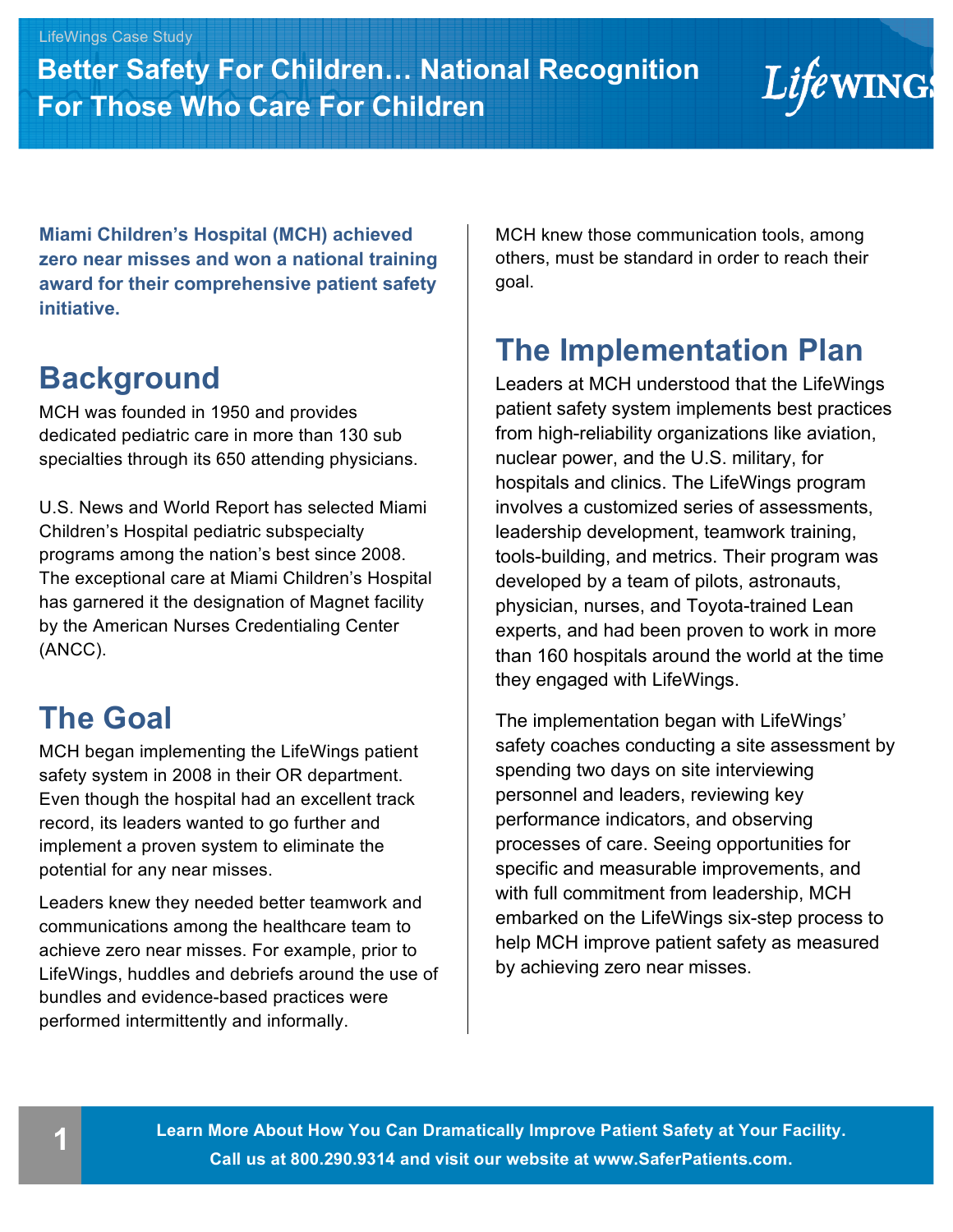### **Step. 1 Site Assessment**

In this first step, the LifeWings coaches observed personnel and events in the Pre-op, OR, and PACU departments. The assessment analyzed leadership actions, metrics, teamwork and communication behaviors, and processes of care – including bundles, evidenced-based practices, checklists, and handoffs. This step identified the gaps between MCH current practices and the known best practices of high performing organizations.

### **Step 2. Leadership Development**

The purpose of the leadership development training was to equip the MCH leaders with the skills and tools they needed to lead a successful culture change initiative and close the gaps identified in the site assessment. LifeWings has identified 16 high-leverage activities that senior and frontline leaders must do effectively to achieve sustainably results, improve the teamwork and communications of staff to create a culture of accountability, and effectively implement safety tools such as bundles.

These high-leverage activities include:

- § Creating clarity and alignment around the desired key results
- Identifying the areas of resistance to change and establishing cohesive policies on how to deal with the inevitable behaviors and conflict all organizations experience in a change initiative of this magnitude
- § Coaching low performers
- Conducting leadership safety rounding
- Creating a leadership change team
- Establishing the data collection and analysis program to document and report results.

**Lifewing** 

**Maryann Duva, Risk Manager and Program Manager for LifeWings at MCH** cites the mandatory reporting requirement as one of the keys to the LifeWings program success. She explained, "Departments that received the LifeWings training have to measure the results of the program and report their outcome to the steering committee. This makes leadership accountable for monitoring the implementation and ensuring staff compliance."

### **Step 3. Team Skills Workshop**

To change its culture and achieve the key result, physicians and staff had to act differently with each other during daily work life. These new peer-to-peer accountability behaviors required a new set of teamwork and communication skills. The MCH OR team learned these new skills in a series of interactive, experiential, interdisciplinary training sessions based on training curriculum from both AHRQ and commercial aviation: TeamSTEPPS and CRM.

The training curriculum at MCH focused on teamwork and communication tools that

**2 Learn More About How You Can Dramatically Improve Patient Safety at Your Facility. Call us at 800.290.9314 and visit our website at www.SaferPatients.com.**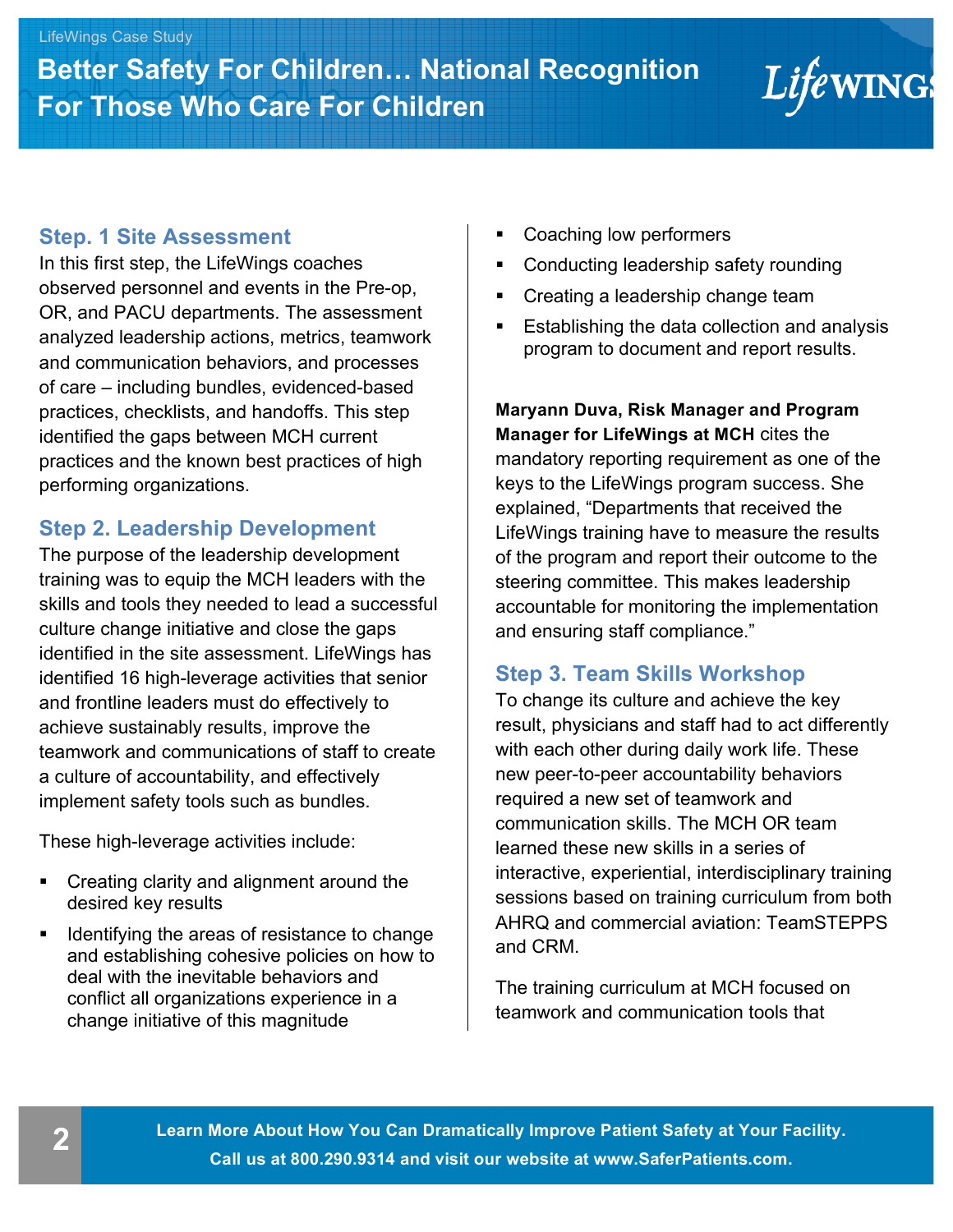fostered mutual respect, and that created an environment where it was okay to crosscheck one another and to speak up and stop-the-line when a problem with patient care was perceived.

Approximately 200 staff members from several departments in the OR attended the training.

## **Step 4. Hardwired Safety Tools**

To ensure that the newly acquired teamwork and communication skills were hardwired into daily practice, LifeWings convened a team of subject matter experts from the unit frontlines to revise or create safety tools such as checklists, handoffs, processes, and protocols.

Although bundles that include checklists and other protocols are pervasive in health care, their efficacy has been highly variable. The LifeWings hardwiring methodology is unique in that it gets staff buy-in by using frontline staff to build customized, unit-specific bundles. LifeWings has learned in multiple projects that greater investment by staff in the tool-building process ensures greater compliance and engagement in the use of the final tools.

Extensive training on all tools and bundles was included in this phase of the implementation. All of the tools are constantly being revised and improved, as needed, to reflect lessons learned by front-line users. Linda Wightman, the LifeWings safety coach who led the tools

workshops said, "Compliance with protocols is always a direct result of ownership. We strongly believe that the people best equipped to determine the standards for how work gets done, are the people who actually do the work. Physicians and staff at MCH created these tools to address their specific issues. That's why they were so successful."

**LifewING** 

To ensure the continued improvements from the program, the hospital is rolling out significant, systemic changes through tools and bundles that will ensure patient safety for decades.

*""When a clinician is performing a procedure and entering it into the patient's record, there will be a link directly to the safety tool. This will ensure the consistent availability of these tools across the hospital."*

*\_\_\_\_\_\_*

*Maryann Duva, Risk Manager at MCH*

They are working towards implementing 260 different safety tools in all departments. All tools and bundles will eventually be hardwired into the hospital's electronic medical records program. Ms. Duva explained, "When a clinician is performing a procedure and entering it into the patient's record, there will be a link directly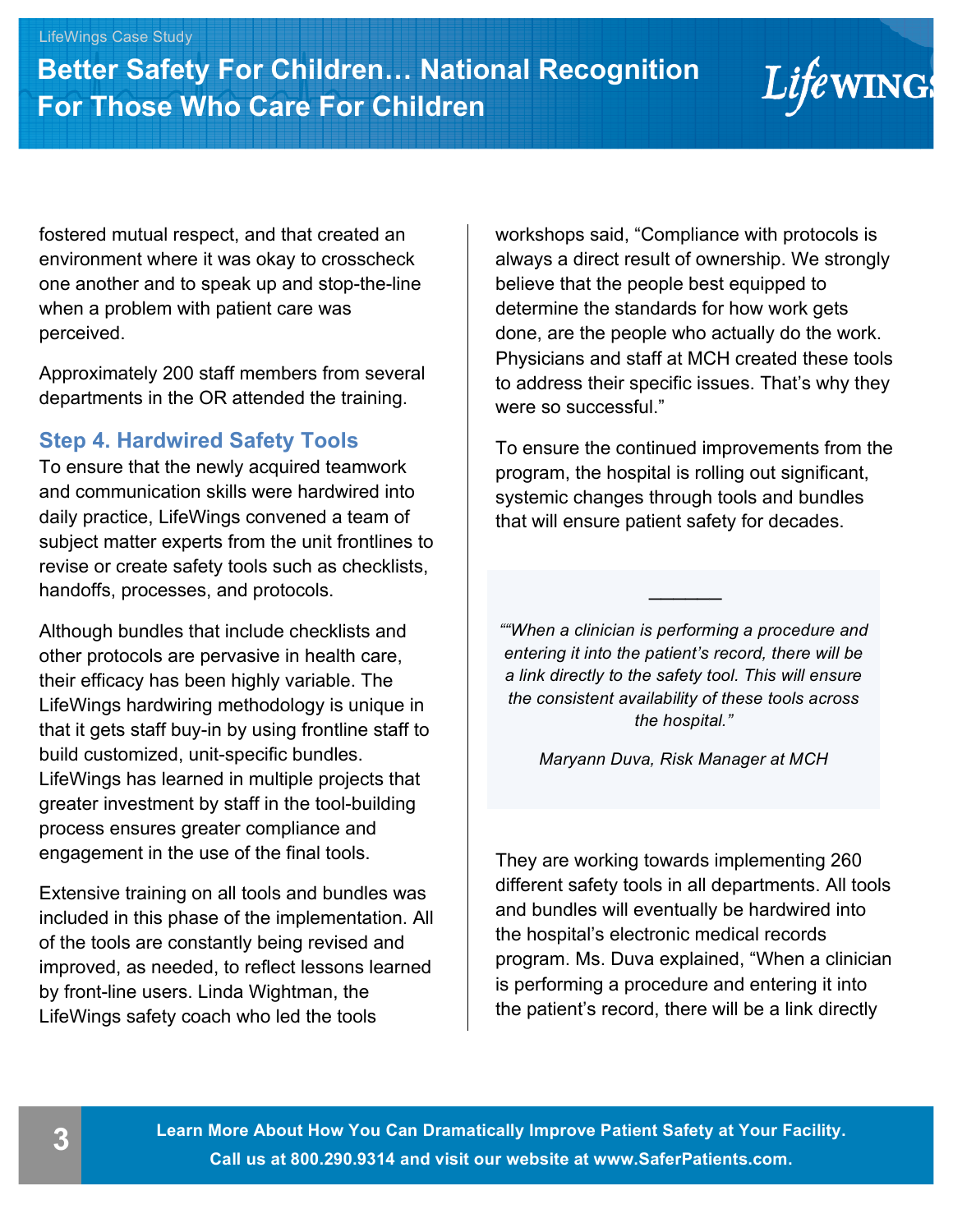to the safety tool. This will ensure the consistent availability of these tools across the hospital."

### **Step 5. Measurement plan**

A cornerstone of the LifeWings program is establishing key performance indicators, or, Key Results, so that progress can be tracked and documented. Clarity and alignment around the program's Key Results were initially developed during leadership training. One simple result was chosen by the leadership team to prove the effectiveness of the initiative: eliminate all near misses.

## **Step. 6 Train-The-Trainer (TTT)**

This step of the LifeWings programs ensures that hospitals are not dependent on consultants for continuous optimization and sustainability. The improvement team at the hospital was so impressed with the results in the OR that they dedicated Maryann Duva and two others to travel to the LifeWings' training academy in Memphis, Tennessee. The training prepared them to be world-class facilitators and certified as TeamSTEPPS Master Trainers. LifeWings safety coaches then worked with the Maryann and the other Master Trainers, mentoring and coaching them as they learned to conduct all steps of the LifeWings implementation process.

Using their own Master Trainers, to date the hospital has implemented the LifeWings program fully in 19 departments with over 1800 staff and physicians trained. The program

training is also built into the hospital's orientation program for new-hires.

### **Results**

**MCH reports zero near misses since the completion of the implementation in the OR** (as of 2012).

**Lifewing** 

In addition, MCH was invited to report their results at the Healthcare Process Improvement Network conference in 2010.

The cardiac department's results were so impressive– 92% of the staff reported a safer department since implementation–that they were invited to present their experience at the Children's Hospital of Philadelphia, Cardiology Conference in 2012.

Other organizations, outside of healthcare, also recognized the value in what MCH accomplished. The hospital was ranked in the top five of the 125 companies selected for the 2012 Training Top 125– *Training* magazine's report on excellence in training and employee development. The best organizations in the U.S. compete for high rankings in this report by providing information on their training programs and the results achieved.

In addition to the top-five award, MCH also received special recognition from *Training* magazine for its patient safety initiative with the report's special designation of an **Outstanding**